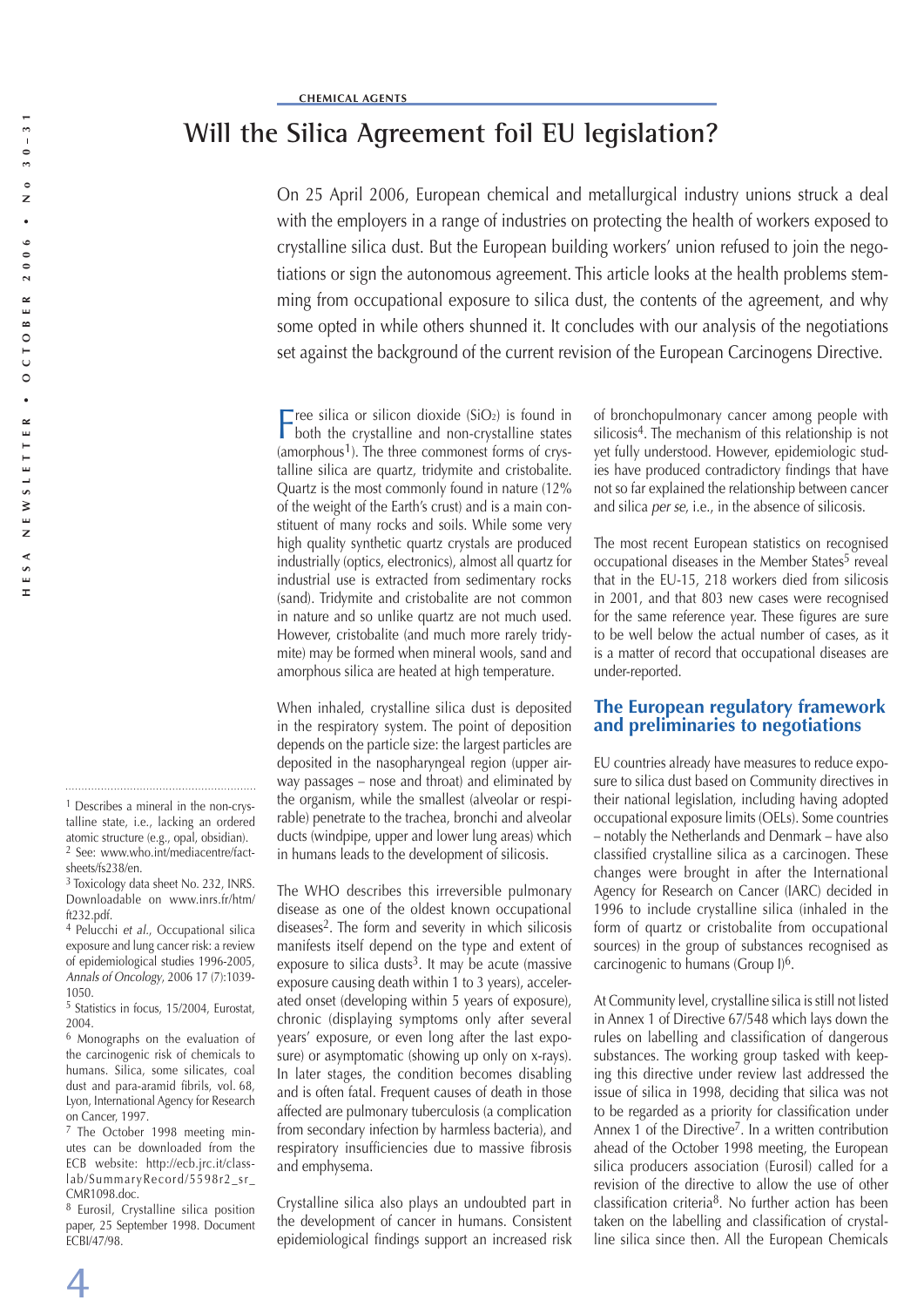Bureau (ECB), which provides scientific and technical support to the European Commission on dangerous chemicals, has done is to publish non-confidential information collected from industry on the firms concerned, production sites and other data on toxicity in particular<sup>9</sup> under Regulation  $793/93^{10}$ . In this ECB document, industry takes issue with the IARC findings and the relationship between cancer and exposure to silica. The question is whether the impending revision of the classification system under REACH and the Global Harmonized System<sup>11</sup> will provide a new framework within which to give practical effect to the obligations on labelling, drawing up safety data sheets and controlling the concentrations of airborne crystalline silica in workplaces.

The EU's Scientific Committee for Occupational Exposure Limits (SCOEL), produced an initial version of its recommendations for crystalline silica in June 2002, prompting a fresh response from the silica industry. The liaison office of the European ceramic industries called it unacceptable for a uniform value to be proposed without taking account of the diversity of silica species and argued that the recommended OEL of 0.05 mg/m<sup>3</sup> was not measurable12. The silica producers organisation, Eurosil, also began lobbying on a number of fronts on the possible impacts of lowering Member States' existing exposure limits, publishing a socio-economic study and mortality study in the silica industries in Great Britain, and compiling a Good Practices document for discussion with stakeholders<sup>13</sup>. Eurosil also hosted a meeting of experts in Florence in September 2003, to which members of SCOEL were invited.

SCOEL took various comments on board, but did not change its proposed exposure limits. It finalized its proposals at a meeting held in June 2003, at which the Commission impressed upon it that any future activity on setting an exposure limit for crystalline silica would have to include social partner consultations. The Commission also pointed out that the treaty permitted the social partners to negotiate agreements which could be adopted by a Council Decision, and that such an agreement could be an alternative to adopting a directive. The meeting was also told that Eurosil would be hosting a workshop on the needs for research into the health aspects of silica. It was agreed that any members of SCOEL who attended the workshop would do so as experts, and not as members of the committee.

Eurosil then began considering the conclusion of a multisector Social Dialogue Agreement under article 139 of the Treaty as an alternative to "inappropriate" regulation14 on the basis of a draft "prevention practises" document. In September 2004, the employers' organisation initiated a silica platform linking together ten employers' associations, and set consultations in train with the mine and chemical, metallurgical and building workers' federations (EMCEF, EMF and EFBWW). A number of the employers' associations which were not recognised social partners were granted recognition by the Commission specifically for the purpose. In the end, the official negotiations were joined by all the employers' associations, except for the European Construction Industry Federation (FIEC), while on the union side, the EFBWW stood aloof from the discussions.

9 IUCLID Dataset, created 18 Feb 2000 – European Chemicals Bureau.

10 Council Regulation (EEC) No. 793/93 of 23 March 1993 on the evaluation and control of the risks of existing substances. The aims of this regulation include evaluating of the risks of existing substances to man, including workers and consumers, and to the environment, in order to ensure better management of those risks within the framework of Community provisions.

11 On which, see http://ec.europa.eu/ enterprise/reach/ghs\_en.htm.

12 CERAME-UNIE, Comments concerning the SCOEL position for an OEL for respirable crystalline silica (RCS) dusts, Doc. CU/S-02.35, 20 December 2002. 13 IMA Annual Report 2002-2003, p. 8. 14 IMA Annual Report 2003-2004, p. 16.

#### **What does the agreement provide?**

The agreement's  $a$  main aim is to minimise exposure to respirable crystalline silica b at work by applying Good Practices in order to prevent, eliminate or reduce the health risks to exposed workers. It also aims to increase knowledge of the potential health impacts of respirable crystalline silica and about Good Practices.

It applies to the production and use of crystalline silica and to products containing it, but also covers related ancillary activities like handling, storage and transport.

The agreement specifies that "employers and employees, and the workers' representatives, will jointly make their best endeavours to implement the Good Practices at site level". The list of Good Practices contained in Annex 1 of the agreement will be adapted and updated on an ongoing basis. The Good Practices relate to risk assessments and controls on workers exposed to respirable crystalline silica, monitoring the effectiveness of measures taken and health surveillance of employees, as well as training for workers.

A monitoring system will be installed at each site  $c$  to determine, in association with the company works' council and the workers' reps if necessary, whether the Good Practices are being applied or not.

A monitoring committee (the Council), comprised of equal numbers of workers' reps and employers, will deal with issues relating to the application and interpretation of the agreement. It will also report on how the agreement is being applied by industry sectors and submit its report to their members, the European Commission and the national workers' health and safety authorities.

The agreement will come into effect six months after its signature for a period of four years, and will then be automatically extended for further periods of two years. Should future European legislation on crystalline silica be proposed, the agreement's signatories will meet to examine the consequences for the agreement.

The agreement has been signed by: APFE, BIBM, CAEF, CEEMENT, CERAME-UNIE, CEMBUREAU, EMCEF, EMF, EMO, EURIMA, EURO-MINES, EURO-ROC, ESGA, FEVE, GEPVP, IMA-Europe, UEPG.

- a. Full version available on http://ec.europa.eu/employment\_social/news/2006/ apr/silica\_agreement\_en.pdf.
- b. Respirable crystalline silica is defined as the mass fraction of inhaled crystalline silica particles penetrating to the unciliated airways.
- c. A site is an operational entity at which respirable crystalline silica occurs, e.g. production site or use site.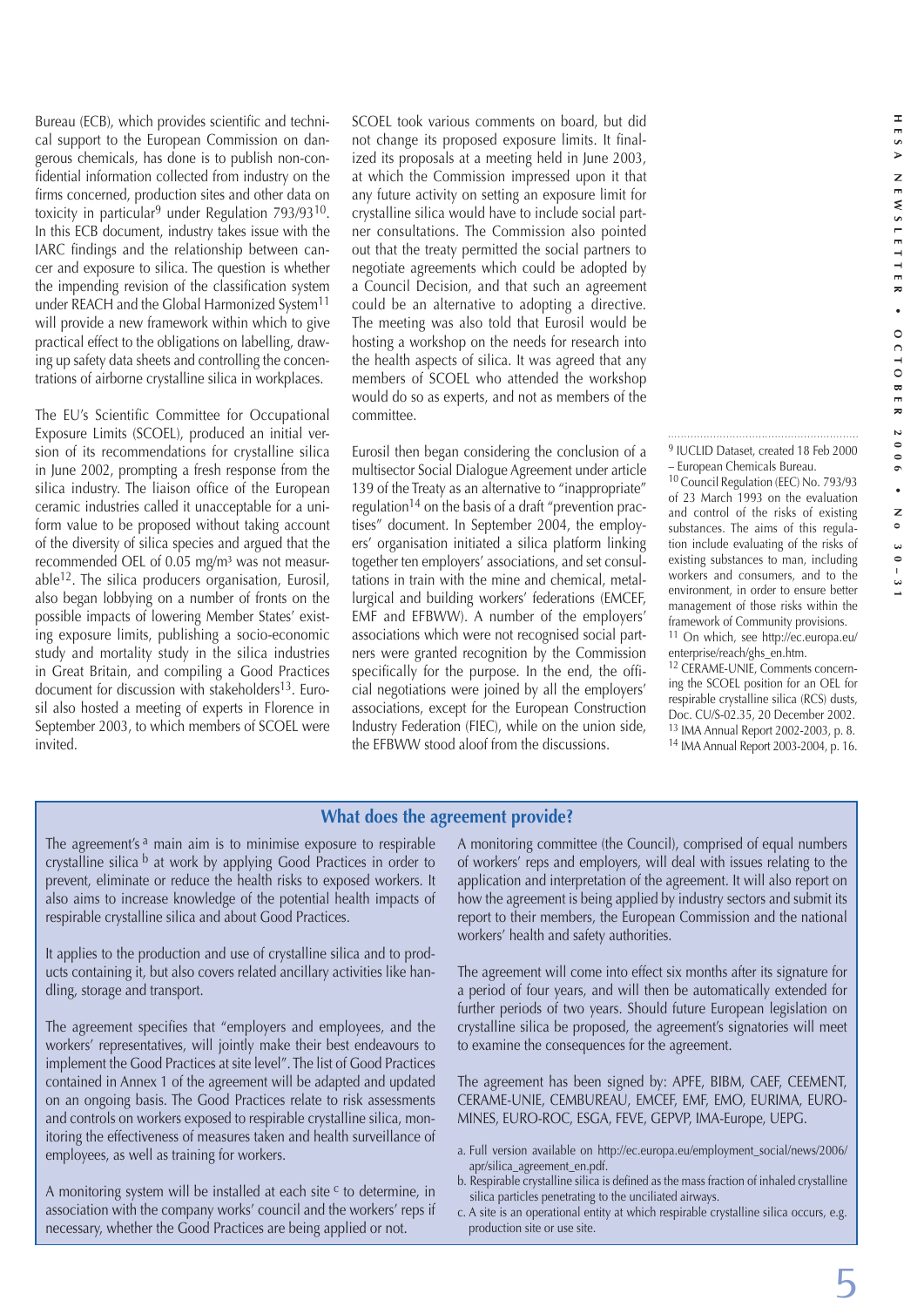## **Pass notes on Treaty articles 138 and 139**

Article 138 of the EC Treaty provides for Europeanlevel management and labour to be consulted on all the employment and social policy matters set out in article 137. There are two compulsory phases in the procedure: the Commission first consults the social partners on the possible direction of Community action; then, it consults them on the content of the proposed measure.

When consulted, however, the social partners may inform the Commission that they wish to use the article 139 procedure of negotiating an agreement between themselves in the area concerned. If they go down this road, they must normally conclude their agreement within nine months. They can then choose between two distinct types of implementation. The agreement can either be made legally binding by a Council Decision (turning it into a Directive), or contractually binding if the social partners undertake to implement it themselves. It is then known as an "autonomous" agreement. The social partners can also negotiate an agreement off their own bat, not initiated by the Commission, as they did with the crystalline silica agreement.

The participants in the intersectoral social dialogue – the ETUC, UNICE (private sector employers), UEAPME (small and medium-sized firms) and CEEP (public sector employers) – have so far concluded three agreements with the force of directives: those on parental leave (1996), part-time work (1997) and fixed-term employment contracts (1999).

They have also signed autonomous agreements on telework (2002), work-related stress (2004) a framework of action on life-long learning (2002) and a framework of action on gender equality (2005).

At sectoral level, the European industry federations (affiliated to the ETUC) also negotiate with their employer counterparts in the sectoral social dialogue committees (SSDC). These are voluntary bodies first set up in January 1999, tasked with developing and supporting the social dialogue at sectoral level. 32 SSDC have been created to date, and have adopted over 360 joint texts between them, mainly joint requests to the Council or Commission (common opinions, declarations, resolutions, recommendations, etc.), with only few mutual undertakings\*. A mere five agreements have been negotiated under article 139 of the Treaty – three directly related to the sectoral implementation of the 1993 Working Time Directive in the transport sectors, the other two on training and working time in the railway industry.

This makes the crystalline silica agreement the sixth agreement to be signed at sectoral level under article 139 of the EC Treaty.

\* P. Pochet, Le dialogue social sectoriel, une analyse quantitative, Chronique internationale de l'IRES, n° 96, September 2005.

#### **Negotiating against the background of the Carcinogens Directive revision**

In March 2004, the European Commission set about updating Directive 2004/37/EC on the protection of workers from the risks related to exposure to carcinogens or mutagens at work. This included consulting the social partners under the EU Treaty provisions for their opinion on possible changes<sup>15</sup>. One of these was whether occupational exposure limits should be set for other carcinogens, because while different countries had their own statutory OELs for many carcinogens, exposure limits were established at Community level under the Directive for only three substances<sup>16</sup>.

After several months' negotiations, an agreement was finally signed on 25 April 2006 by 15 European employers' organisations and two European industry federations for the chemical (EMCEF) and metallurgical industries (EMF)17. The signatories to the agreement could potentially cover up to 2 million workers across Europe.

One view argues that the industry-initiated negotiations with the unions were mainly a bid to avoid having an exposure limit set at a level lower than that in force in some European countries and a Community recognition of crystalline silica as being a human carcinogen. This put the issue of what effect the agreement might have on the adoption of an exposure limit at the centre of the debate with the trade unions from the off. Any provision that might lead to the agreement being cancelled if an OEL was adopted was finally dropped, with the parties instead agreeing to evaluate the situation together should future Community legislation be proposed.

### **What repercussions will the agreement have?**

At European level, the agreement can be described as a "first" on several counts. It is the first intersectoral agreement, i.e., across multiple industry sectors. Interestingly, while some signatories were already involved in the European social dialogue through the sectoral social dialogue committee of the extractive industry, the signatories from the foundry industry have at present no body through which to take part

social/news/2006/apr/silica\_agreement\_en.pdf.

<sup>15</sup> See ETUC positions on http://hesa. etui-rehs.org/uk/dossiers/files/20- Res-ConsultCancerRep-gb.pdf.

<sup>16</sup> Benzene, vinyl chloride monomer and hardwood dust. More information: HESA Newsletter, No. 29, March 2006, p. 12. Downloadable at: [http://hesa.](http://hesa.etui-rehs.org > Newsletter) [etui-rehs.org > Newsletter.](http://hesa.etui-rehs.org > Newsletter) 17 http://ec.europa.eu/employment\_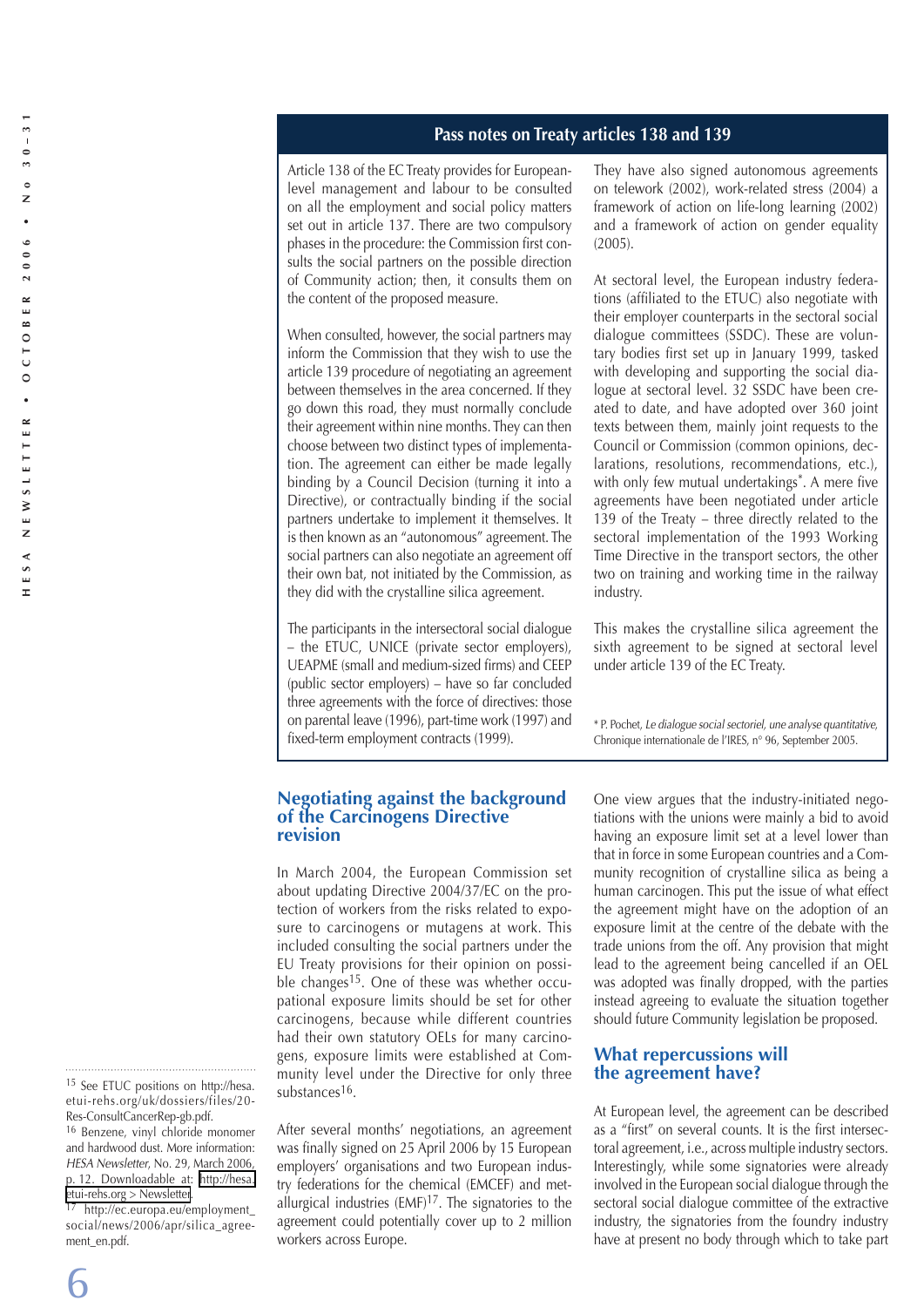in the sectoral social dialogue. The other new aspect lies in the fact that unlike the agreements signed at intersector level (telework, stress), this agreement contains no reference to a Commission measure, only to existing Community legislation.

By sending out a positive message about its readiness to adopt Good Practices, industry is probably hoping to avoid (or put off?) crystalline silica being classified as a human carcinogen in the European legislation, and an OEL adopted for it at Community level with its attendant obligations on labelling, drawing up safety data sheets and controlling airborne crystalline silica concentrations in workplaces which could add to the costs and complexity of producing, processing and the industrial use of the countless products that contain crystalline silica.

The two union signatories argue that the agreement will enable the early implementation of practical measures to reduce workers' exposure to crystalline silica dust. The union signatories do not see the agreement as a bar to silica's classification in the European dangerous substances list, or the adoption of a Community OEL. Indeed, both measures are desired and seen as fitting in perfectly with the agreement. The EFBWW does not take the same view, and refused to join the agreement which it sees as standing in the way of the early adoption of Community legislation. The building workers' union argues that the only way to give effective protection to all European workers who are exposed to

crystalline silica is to bring in legislation first, and then fill it out with sectoral agreements if need be.

The Commission itself is solidly behind the initiative, which fits in with its policy of promoting and supporting the Community level social dialogue, especially at sectoral level<sup>18</sup>. The agreement also chimes with the Commission's current aim of lightening the legislative burden on industries and supporting voluntary measures<sup>19</sup>.

However, since the agreement does not cover all the workers who are exposed to crystalline silica dust<sup>20</sup>, the Commission could well find itself having to bring in legislation on it to ensure that the principles of framework directive 89/391 on workers' health and safety are carried out.

# **Our take on the agreement**

Autonomous agreements can lead to improvements in workers' health and safety. But as the document recently adopted by the union representatives on the Luxembourg Advisory Committee on Safety and Health<sup>21</sup>, fully endorsed by the ETUC, points out "it would be mistaken to see either industry or interindustry collective bargaining as an alternative to legislation (...) Collective bargaining supplements and facilitates the implementation of legislation".

As to its contents, the agreement has several things to commend it. One is the introduction of a system

## **EMF and EFBWW: for or against the agreement?**

To find out exactly why the European industry federations decided to join or shun this voluntary agreement, we talked to Bart Samyn, Deputy General Secretary of EMF (pro) and Harrie Bijen, General Secretary of EFBWW (anti).

#### **Why did you sign – or not sign – the agreement with the employers on respirable crystalline silica?**

**B.S. –** EMF signed up because we see the agreement as a great opportunity for practical improvements in risk prevention and health and safety surveillance for workers exposed to silica dust. And it could act as an adjunct to any future Commission initiatives in the field.

**H.B. –** EFBWW decided not to join the agreement on the grounds that it could stop respirable crystalline silica being included in the European list of carcinogens. We also do not see how it can be easily applied in the construction industry, which is nearly 95% made up of small and medium-sized firms.

## **Should respirable crystalline silica be included in the European list of carcinogens and should it be covered by the Carcinogens Directive?**

**B.S. –** We still want it put on the Carcinogens List,

so that the agreement can be topped-up by legislation. But then, we would have to look at how that legislation would affect our agreement, especially if it involves additional enforcement measures.

**H.B. –** This is exactly what we are asking the Commission for. We strongly believe that having the same clear legal basis in all Member States is the best way to protect all workers who are exposed to crystalline silica dust.

#### **Would workers in your sector be better protected if employers had to comply with a European occupational exposure limit value (OELV) for respirable crystalline silica?**

**B.S. –** Most European countries already have an OELV for respirable crystalline silica, of course. But an OELV is effective only if there is machinery to enforce it. The agreement we signed provides for that machinery. So, we are not against the idea of a Community OELV, which would certainly be extremely useful, but cannot be the only solution. **H.B. –** Absolutely, and we think the indicative value of 0.05 mg/m<sup>3</sup> recommended by SCOEL in 2003 should be used as a basis of discussion for working out the Community OELV.

18 Commission Communication of 12 August 2004, Partnership for change in an enlarged Europe – Enhancing the contribution of European social dialogue. COM(2004) 557 final.

<sup>19</sup> See on this: "Soft law and voluntary measures: the deregulator's new clothes", TUTB Newsletter, No. 26, December 2004, p. 25-27. Downloadable at: [http://hesa.etui-rehs.org >](http://hesa.etui-rehs.org > Newsletter)  [Newsletter.](http://hesa.etui-rehs.org > Newsletter)

20 The building workers' federation refused to sign the agreement, meaning that it will not apply to the large number of European construction workers. The ILO estimates that the construction industry employs more than 2 million people in Europe. See: Encyclopaedia of Occupational Health and Safety, 4th edition, 1998 (www.ilo.org/public/ english/support/publ/encyc/index.htm). 21 Vogel, L., and Paoli, P., New scope for the Community health and safety at work strategy 2007-2012, ETUI-REHS, July 2006.